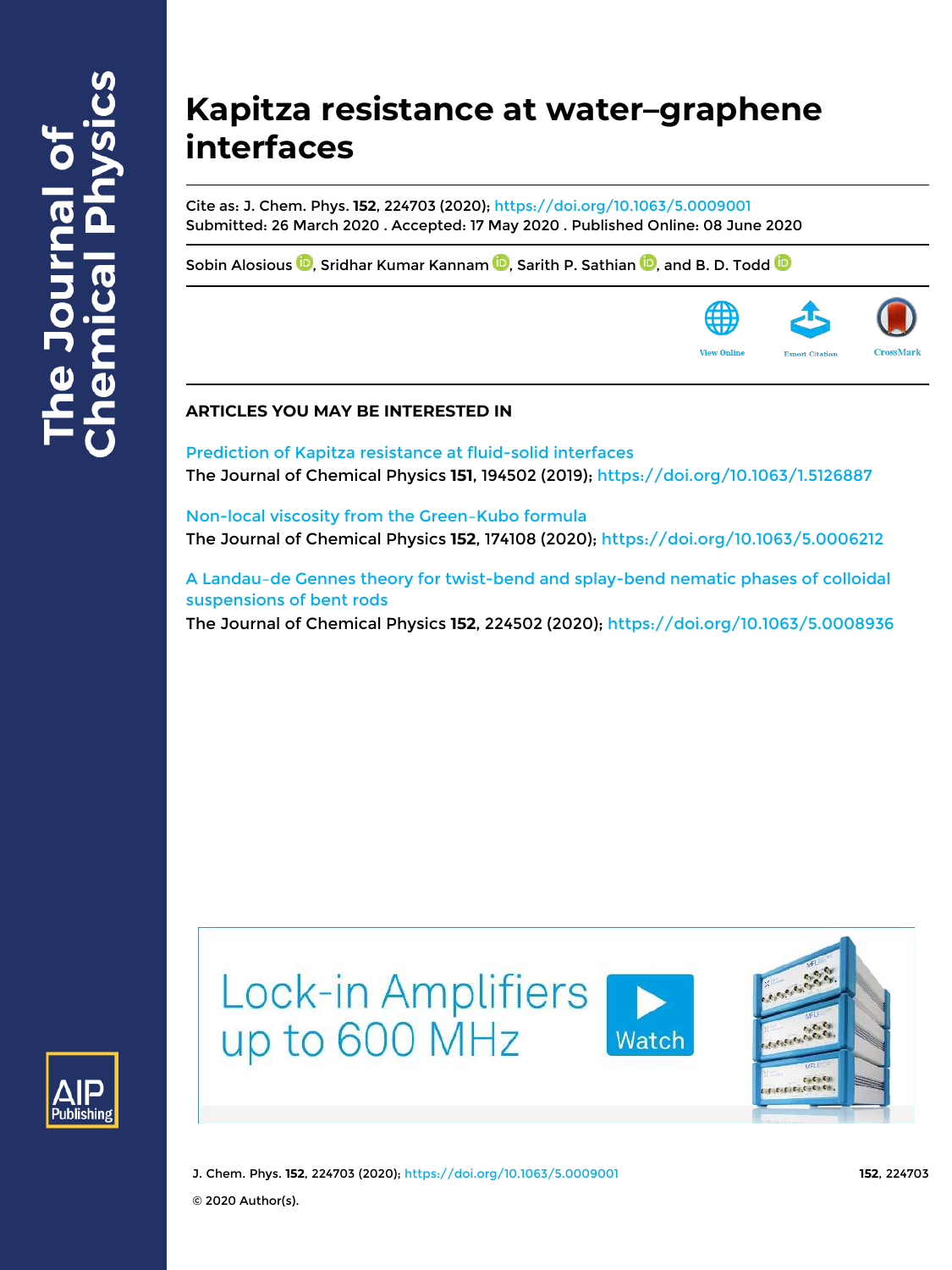## Kapitza resistance at water–graphene interfaces



#### AFFILIATIONS

**<sup>1</sup>** Department of Applied Mechanics, Indian Institute of Technology Madras, Chennai 600036, India **<sup>2</sup>**Department of Mathematics, Faculty of Science, Engineering and Technology, Swinburne University of Technology, Melbourne, Victoria 3122, Australia

**a)**Author to whom correspondence should be addressed: btodd@swin.edu.au

#### ABSTRACT

Heat transfer across fluid–solid interfaces in nanoconfinement has received significant attention due to its relevance in nanoscale systems. In this study, we investigate the Kapitza resistance at the water–graphene interface with the help of classical molecular dynamics simulation techniques in conjunction with our recently proposed equilibrium molecular dynamics (EMD) method [S. Alosious *et al.*, J. Chem. Phys. **151**, 194502 (2019)]. The size effect of the Kapitza resistance on different factors such as the number of graphene layers, the cross-sectional area, and the width of the water block was studied. The Kapitza resistance decreases slightly with an increase in the number of layers, while the influence of the cross-sectional area and the width of the water block is negligible. The variation in the Kapitza resistance as a function of the number of graphene layers is attributed to the large phonon mean free path along the graphene cross-plane. An optimum water–graphene system, which is independent of size effects, was selected, and the same was used to determine the Kapitza resistance using the predicted EMD method. The values obtained from both the EMD and the non-equilibrium molecular dynamics (NEMD) methods were compared for different potentials and water models, and the results are shown to be in good agreement. Our method allows us to compute the Kapitza resistance using EMD simulations, which obviates the need to create a large temperature gradient required for the NEMD method.

*Published under license by AIP Publishing.* https://doi.org/10.1063/5.0009001.,

#### I. INTRODUCTION

In a previous paper, we developed an equilibrium molecular dynamics (EMD) method to compute the Kapitza resistance/length at fluid–solid interfaces and applied it to a sample Lennard-Jones  $(L-J)$  system.<sup>1</sup> The method was validated for different types of interfaces, density, channel width, and temperature and then compared with other approaches to compute the Kapitza resistance. The purpose of the present paper is to apply the theory to a more realistic system. A water–graphene system in which water is confined between a few graphene layers is used in this study.

Graphene has attracted significant attention as a novel twodimensional substance in the last decade due to various captivating physical properties. Some of the remarkable properties of graphene are the superior thermal conductivity, $23$  the high mechanical strength,<sup>4</sup> the high charge mobility,  $5,6$  and optical transparency.<sup>7</sup> In particular, the superior thermal conductivity of graphene<sup>3</sup> has triggered increasing efforts in the next-generation of electronic devices to develop graphene-based nanomaterials $8-10$  for solving thermal management problems. Graphene has the potential to

increase the thermal conductivity of nanofluids or nanocomposites; however, the interfacial thermal resistance or the Kapitza resistance between the graphene and the surrounding materials is a critical issue. To this end, water–graphene interfaces may have significant applications in nanoscale thermal management systems.

The water structure near a water/solid interface seems to be substantially different from the structure of water in bulk, and it can be propagated from the surface into considerable distances toward the bulk liquid.<sup>11</sup> Alexeev *et al.*<sup>12</sup> studied the effect of liquid layering on the Kapitza resistance between water and a few layers of graphene. They found that the Kapitza resistance is strongly dependent on the water layering adjacent to the graphene wall. They find it is inversely proportional to the first water density peak, which is consistent with better acoustic phonon matching between graphene and water. Ma *et al.*<sup>13</sup> found that interfacial charge decoration on graphene sheets leads to a considerable reduction in the Kapitza resistance at the water–graphene interface. The reduction in the interfacial thermal resistance is achieved by the increase in interaction strength caused by the increased Coulombic force between water and charged graphene sheets. Gonzalez-Valle et al.<sup>14</sup>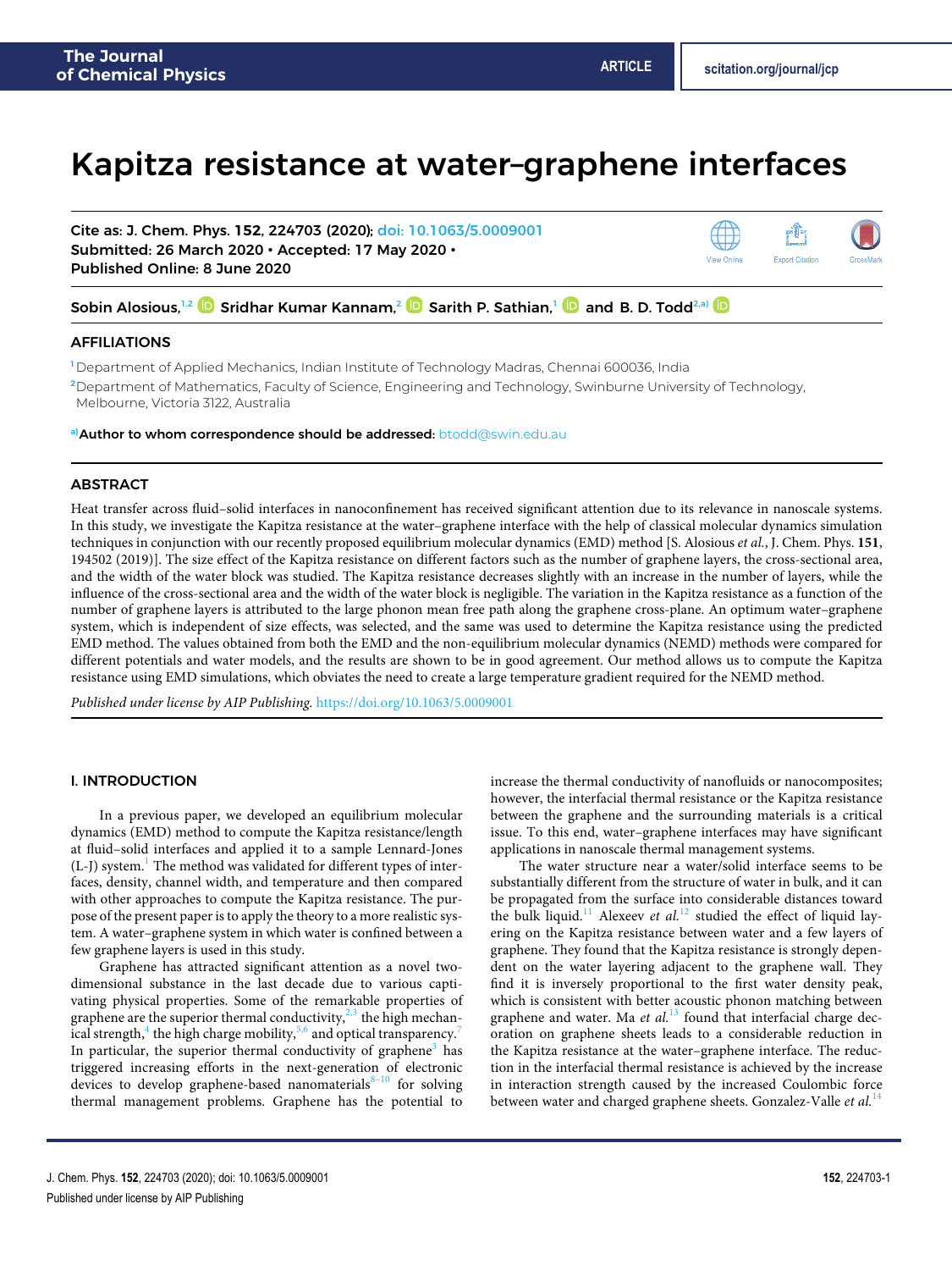studied the thermal transport across graphite–water interfaces. They found that the wetting response of an atomically dense surface can be described by the minimum of the adsorption energy curve, and a linear relationship can be obtained between binding energy and the work of adhesion. Also, the interfacial fluid depletion gives a sound reason for the correlation between wetting behavior and thermal transport. They have demonstrated the effect of different modeling techniques that affect heat transfer across fluid–solid interfaces. Pham *et al.*<sup>15</sup> examined the effect of pressure on the Kapitza resistance at gold/water and silicon/water interfaces. The pressure dependence of interfacial thermal resistance is found to be different for gold/water (hydrophilic) and silicon/water (hydrophobic) interfaces. Near the gold surface, the depletion length and peak value of the first water density layer are constant and independent of bulk liquid pressure. However, at the silicon surface, these values are directly related to bulk water pressure. These results show that the pressure dependence of the Kapitza resistance strongly depends on the type of the interface. Cao *et al.*<sup>16</sup> demonstrated that tuning of the Kapitza resistance at the water–graphene interface is possible by interlayer functionalization. Oxygen atoms were used for functionalization, and a reduction of about 50% in the Kapitza resistance is found for an oxygen ratio of 0.5%. They also found that the Kapitza resistance decreases with the addition of the number of layers owing to more overlapping of vibrational density of states at the interface.

Kapitza resistance studies on graphene–water interfaces are mostly carried out using non-equilibrium molecular dynamics (NEMD) methods. The NEMD method consists of an initial equilibration of the system at a reference temperature and followed by the addition and removal of heat from two ends of the system to obtain a linear temperature gradient across the system. By providing a temperature gradient, a temperature discontinuity will be formed at the interface due to the Kapitza resistance, and the Kapitza resistance can be directly calculated using this temperature drop at the interface and the applied heat flux. However, there is a considerably large value of temperature gradient required for calculating the Kapitza resistance using the NEMD method. This large temperature gradient might affect other properties that depend on temperature, and there are chances of inducing a nonlinear response that differs from the response that is of experimental interest. In addition to that, to obtain a linear temperature profile and steady-state heat flux, significant additional simulation time is required compared to our EMD method. In contrast, our EMD method uses correlation functions of heat flux and temperature difference at the interface in equilibrium to calculate the Kapitza resistance, eliminating the need for external driving forces and maintaining the system in steady-state, thereby saving computational time. The present work describes an EMD method to calculate the Kapitza resistance at the water–graphene interface utilizing both the heat flux and the temperature difference fluctuations at the interface. This method is an extension of our previous work in which we introduced a new approach to calculate the Kapitza resistance at a fluid–solid interface applied to an L-J system.<sup>1</sup> This paper consists of the methodology used to calculate the Kapitza resistance using our proposed EMD method. Furthermore, it includes detailed modeling of a water–graphene system and selection of different factors that affect the Kapitza resistance, such as the number of graphene layers, the thickness of the water channel, and the cross-sectional area of the graphene sheet. From this information, a suitable system is selected and the Kapitza length is calculated

for different types of graphene potentials and water models. In what follows, we present a brief summary of the theory, modeling, and methodology used to simulate the system, an analysis of the results achieved, and some final conclusions.

#### II. THEORY

In this section, we briefly summarize the concept and the final expressions of the quantities of interest behind our EMD method for calculating the Kapitza resistance at fluid–solid interfaces. For full details, the reader is directed to the original paper.<sup>1</sup>

The Kaptiza resistance  $R_k$ , at the water-graphene interface, can be defined as follows:

$$
R_k = \frac{\Delta T}{J_q},\tag{1}
$$

where  $\Delta T = T_f - T_w$  is the temperature difference between the slab of water immediately adjacent to the wall,  $T_f$ , and the wall graphene layer,  $T_w$ , and  $J_q$  is the heat flux vector component normal to the wall. The average thickness of the slab of water is about one molecular diameter.

We assume that the time-dependent Kapitza kernel can be written as an *n*-term Maxwellian memory function and is given by<sup>17</sup>

$$
R_k(t) = \sum_{i=1}^n k_i e^{-\mu_i t},
$$
 (2)

where  $k_i$  and  $\mu_i$  are the coefficients in the Maxwellian memory function. The coefficients  $k_i$  and  $\mu_i$  are related by

$$
\tilde{C}_{TJ_q}(s) = \sum_{i=1}^n \frac{k_i}{s + \mu_i} \tilde{C}_{J_qJ_q}(s), \qquad (3)
$$

where  $\tilde{C}_{J_qJ_q}$  and  $\tilde{C}_{TJ_q}$  are the Laplace transforms of the heat flux autocorrelation and the heat flux-temperature difference crosscorrelation functions, respectively. For the steady-state conditions  $(s = 0)$ , the Kapitza resistance,  $\tilde{R}_k(0)$ , can be computed by using the fitting parameters  $k_i$  and  $\mu_i$  and is found to be

$$
R_k \equiv \tilde{R}_k(0) = \sum_{i=1}^n \frac{k_i}{\mu_i}.
$$
 (4)

The instantaneous heat flux at a plane  $J_{qz}(z, t)$  located at  $z$ , with surface area *A*, can be computed by the method of planes technique developed by Todd *et al.*: 18,19

$$
J_{qz}(z,t) = J_{qz}^{K}(z,t) + J_{qz}^{\phi}(z,t),
$$
\n(5)

where  $J_{qz}^{K}(z,t)$  and  $J_{qz}^{\phi}(z,t)$  are the kinetic and the potential contributions of heat flux, respectively.

#### III. METHODOLOGY

The initial configuration of the system with water confined between a few graphene layers is shown in Fig. 1. This particular model consists of a water block with a dimension of  $L \times L \times W$  and ten layers of graphene with a dimension of  $L \times L$  on both the sides. The simulation domain was modeled in such a way that the density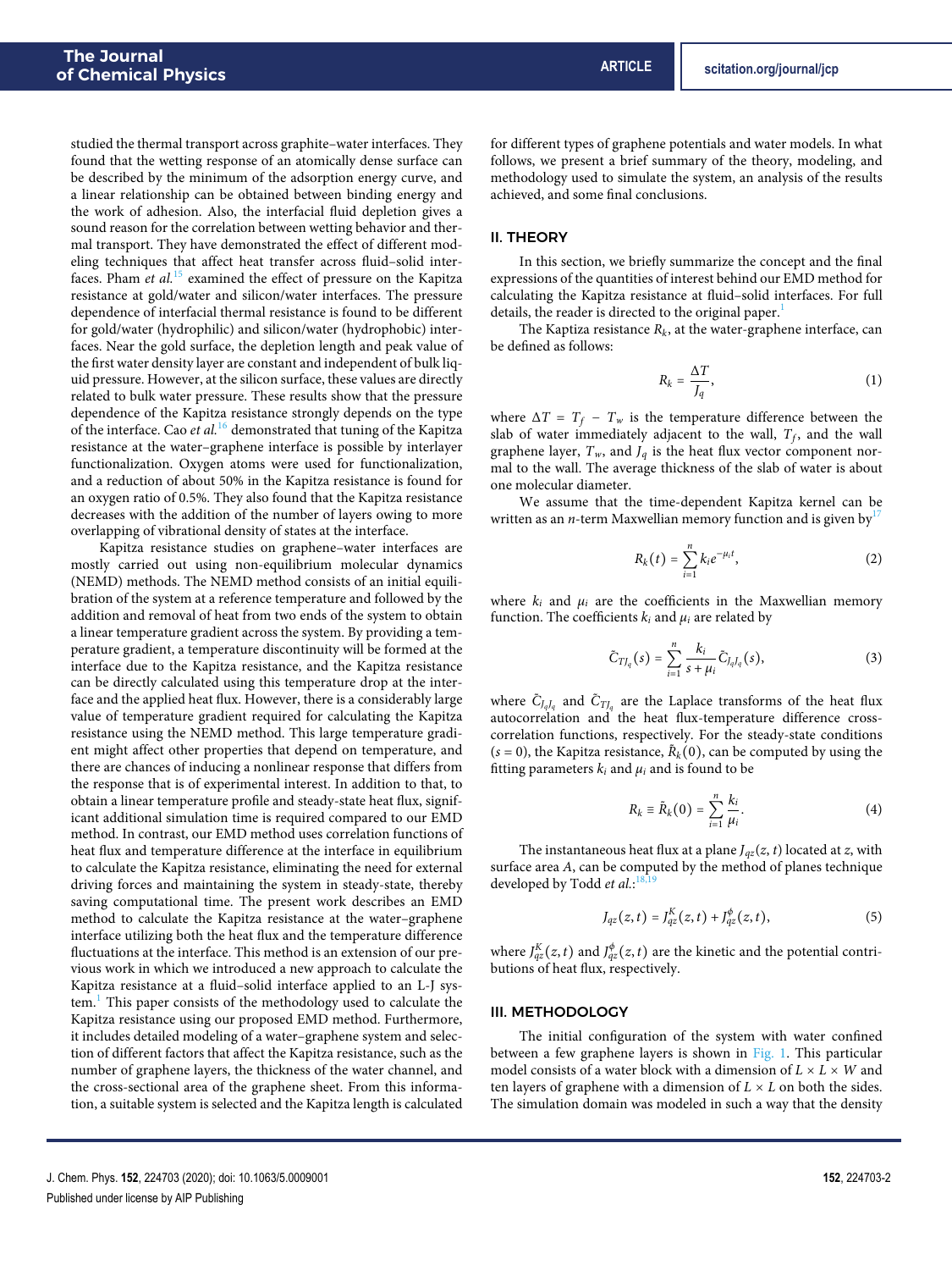

Ì.

at the mid-portion of the water block was maintained at the bulk density of water at 300 K by adjusting the number of water molecules inside the confinement. The size of the mid-portion was taken by avoiding the portion of water with considerable density fluctuation near both of the graphene layers. In a 4 nm water channel used in this study, the mid-portion consists of about 1.5 nm. The spacing between adjacent graphene layers was maintained at  $d = 3.35 \text{ Å}^{20}$ Periodic boundary conditions were applied in the *x*-direction and *y*-direction and a fixed condition in the *z*-direction. The graphene layers at both ends were kept rigid to maintain a constant volume. To study the different factors affecting the calculation of the Kapitza resistance, different parameters in the model were varied, and a final model was selected based on that. The number of graphene layers on both sides was changed from 4 to 30. The cross-sectional area of a single graphene layer was varied by varying the size  $L \times L$ , from  $(2 \times 2 \text{ nm}^2)$  to  $(6 \times 6 \text{ nm}^2)$ . In addition to that, the thickness of the water block, *W*, was varied from 2 nm to 8 nm.

The simple point charge  $(SPC/E)^{21,22}$  water model was used to model the water molecules due to its reliability, accuracy, and relatively low computational cost. Also, a modified  $TIP3P^{23,24}$  water model was used for comparison purposes due to its reproducibility of different thermodynamic properties. The water molecules were kept rigid using the  $SHAKE^{25}$  algorithm, and the long-range electrostatic forces were computed using the particle–particle particle– mesh (PPPM)<sup>26</sup> solver with an accuracy of  $1 \times 10^{-5}$ . It is found that a higher accuracy of  $1 \times 10^{-6}$  consumes twice as much simulation time for less than 2% variation in the results. Due to the fixed boundary condition in the *z*-direction, an Ewald summation technique proposed by Yeh and Berkowitz<sup>27</sup> was followed with the ratio of the extended volume set as 3.0.

The intralayer carbon interactions were modeled by the adaptive intermolecular reactive empirical bond-order  $(AIREBO)^{30}$ potential and an optimized Tersoff potential $31$  for comparison. Also, the interlayer carbon interactions were modeled by the pairwise Lennard-Jones (L-J) potential,  $\phi_{ij}(r) = 4\varepsilon \left[ \left( \frac{\sigma}{r} \right)^{12} - \left( \frac{\sigma}{r} \right)^{6} \right]$ , using the parameters from Girifalco *et al.*<sup>29</sup> The carbon–water interactions were modeled by L-J potentials with parameters taken from the work of Werder *et al.*<sup>28</sup> with values of the L-J interaction parameters provided in Table I. The cutoff distance for the L-J potential and short-range Coulombic forces was set to 10 Å. All the simulations were performed using the Large-scale Atomic/Molecular Massively Parallel Simulator  $(LAMMPS)^{32}$  package with a time step of 1.0 fs and visualized with the help of Visual Molecular Dynamics  $(VMD).<sup>3</sup>$ 

For the NEMD simulations, the system was equilibrated under a canonical (NVT) ensemble for a time period of 2.0 ns after energy minimization. The system stability was verified by simulating under microcanonical ensemble conditions (NVE) for 2.0 ns. After that, a linear temperature gradient along the *z*-direction was created by adding and removing heat from both ends of the system, respectively. The heat addition and removal was achieved by maintaining two different temperatures (250 K and 350 K) $^{12}$  at two layers of graphene sheets each on both ends of the system (without considering fixed layers) by implementing a Langevin thermostat.<sup>34</sup> This process was continued for 6.0 ns until obtaining a linear temperature profile and a steady-state heat flux. Finally, the data were extracted from 5.0 ns production runs, from which the Kapitza resistance was calculated using Eq. (1).

For the EMD simulations, energy minimization, equilibration in the canonical ensemble, and system verification under the microcanonical ensemble were carried out similar to NEMD simulations. After that, the system was simulated at an equilibrium temperature of 300 K for 5.0 ns, by applying a Langevin thermostat only for graphene layers. During this simulation, the heat flux was calculated using Eq. (5), along with the temperature difference between the wall and the adjacent water slab. The Kapitza resistance was calculated using the proposed method described in Sec. II (see our original paper for details of this method<sup>1</sup>). Finally, the Kapitza length was

**TABLE I**. The L-J parameters used for modeling the water–graphene system.

| Pair                            | $\sigma$ (Å) | $\epsilon$ (kJ/mol) |
|---------------------------------|--------------|---------------------|
|                                 | 3.165        | 0.6503              |
| $O-O^{22}$<br>C-O <sup>28</sup> | 3.190        | 0.3920              |
| $C-C^{29}$                      | 3.414        | 0.2313              |
| $H-all^{22,28}$                 | 0.0          | 0.0                 |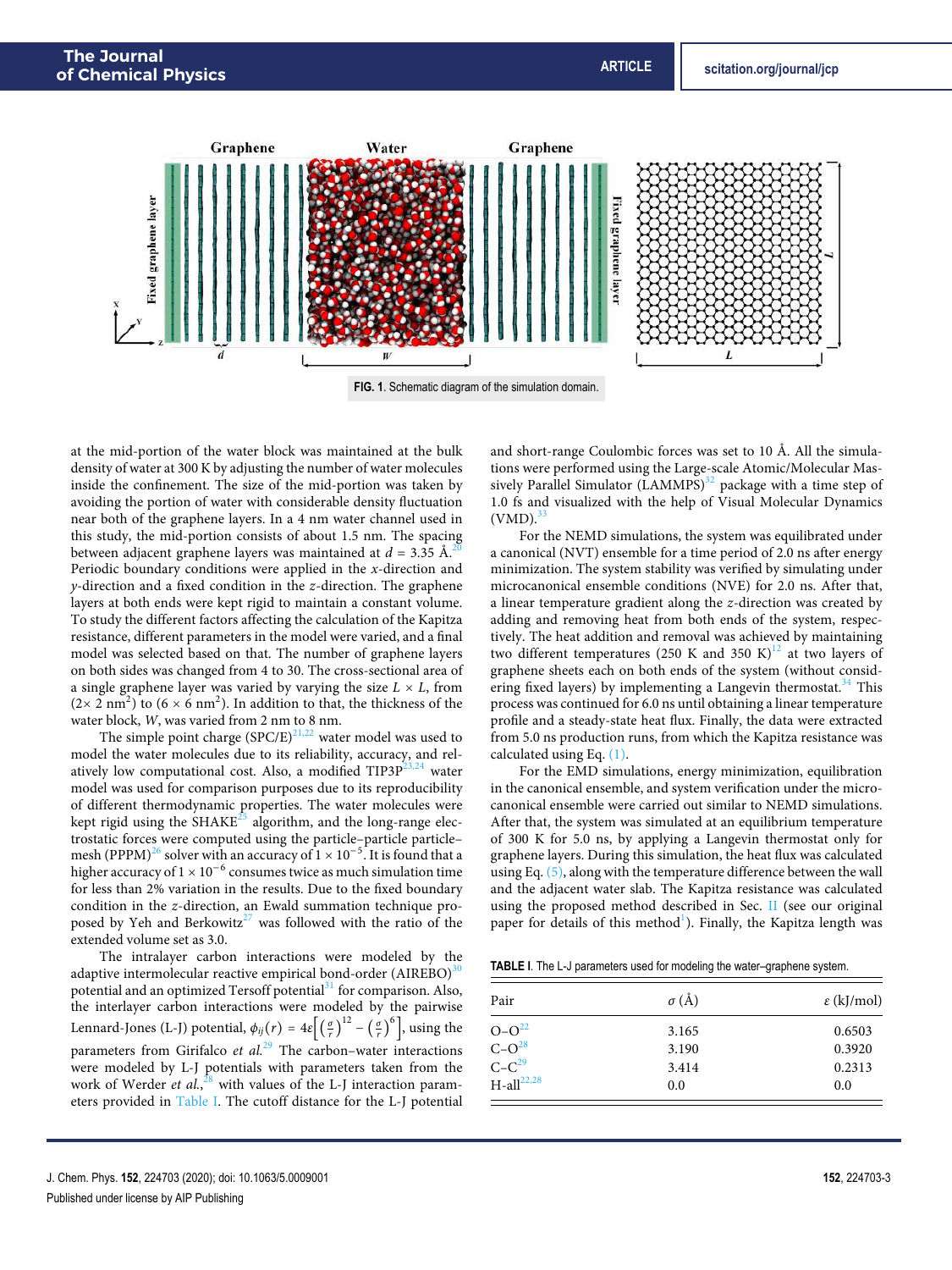calculated using the equation  $L_k = R_k \kappa$  for both the EMD and the NEMD methods, where  $\kappa$  can be the thermal conductivity of either water or graphene.<sup>1</sup> The Kapitza length toward the graphene side was calculated throughout this study by using the thermal conductivity of water at 300 K, which corresponds to the additional thickness of graphene required to achieve the same heat transfer in place of the thermal resistance at the interface (it is also possible to calculate the Kapitza length toward the water direction by using the thermal conductivity of graphene). The value of thermal conductivity of the SPC/E water model at 300 K, obtained using NEMD simulation, is  $\kappa = 0.82 \pm 0.03$  W/K m, which is in agreement with previous results.  $\boldsymbol{^{35-}}$ 

#### IV. RESULTS AND DISCUSSION

Figure 2 is a typical temperature profile obtained from the NEMD simulations. The temperature jump Δ*T* at the interface due to the Kapitza resistance is clearly visible from the figure. The large temperature difference at the interface leading to a higher Kapitza length is an indication of poor heat transfer at water–graphene interfaces. For the NEMD method,  $R_k$  was directly calculated using Eq.  $(1)$ .

To study the interfacial heat transfer using MD, a model that is free from size effects and uncertainties is essential. To prepare a suitable model, different factors affecting the Kapitza resistance were analyzed. Figure 3 shows the Kapitza length and the Kapitza resistance as a function of the cross-sectional area of the graphene layer. The value of the Kapitza length is found to be nearly constant for the selected cross-sectional areas. The inset in Fig. 3 shows the density profile near the interface for different cross-sectional areas. The density at the mid-portion was maintained at the bulk density of water for all the cases. The density profiles nearly coincide in all the cases, suggesting that there is no noticeable structural change in the alignment of water molecules near the interface irrespective of the cross-sectional area. A cross-sectional area of  $4 \times 4$  nm<sup>2</sup> was chosen for all the cases in this study to balance between computational cost and uncertainty in the results.

To study the influence of the number of graphene layers on the Kapitza length/resistance, we have calculated the Kapitza length/resistance with a different number of graphene sheets on



**FIG. 2**. Temperature profile obtained from NEMD simulations.





**FIG. 3**. The Kapitza length/resistance as a function of the cross-sectional area of the graphene layer. The inset shows the water density profile for different crosssectional areas.

both sides. Figure  $4(a)$  shows the dependency of the Kapitza length and the Kapitza resistance for a different number of graphene layers. Two different approaches were considered for this analysis. The first one was allowing the center of mass of the graphene layers to move along the *z*-direction freely (unconstrained), and the second approach was constraining the wall graphene layers to their initial center of mass positions (constrained). Note that, in all cases, individual carbon atoms are free to vibrate in their lattice structures.

For the constrained approach, both the wall graphene layers were maintained at their initial positions by fixing the center of mass of the layers to their initial positions, which ensures a constant channel width. For the unconstrained case, it is found that the Kapitza length reduces with increasing the number of layers, and the slope decreases as the number of layers increases. A similar trend was reported by Alexeev *et al.*, <sup>12</sup> where the Kapitza resistance at the water–graphene interface monotonically decreases to an asymptotic value. However, when the wall graphene layers were constrained to their original position, it is found that the Kapitza length only slightly reduces with the addition of more graphene layers. Figures  $4(b)$  and  $4(c)$  show the density profile near the interface for constrained and unconstrained cases, respectively. For the unconstrained walls, the water block compresses as the number of graphene layers increases, leading to a reduction in water channel width. This compression of the water causes an increase in the first density peak of water, as seen in Fig.  $4(c)$ , which is the reason for the drastic reduction in the Kapitza length with the addition of graphene layers. The same effect is visible even if the system is equilibrated in the NPT ensemble initially by applying periodic boundary conditions in all directions. The increase in the first water density peak can also be achieved by increasing the system pressure, which again leads to a reduction in the Kapitza length.<sup>12</sup> On the other hand, from Fig. 4(b), it is clear that when the graphene walls are constrained to their initial center of mass positions, the density profiles nearly coincide irrespective of the number of graphene layers. This suggests that the number of graphene layers does not have much influence on the Kapitza length, and this contradicts the previously reported results.<sup>12</sup> Thus, the correct procedure is to constrain the graphene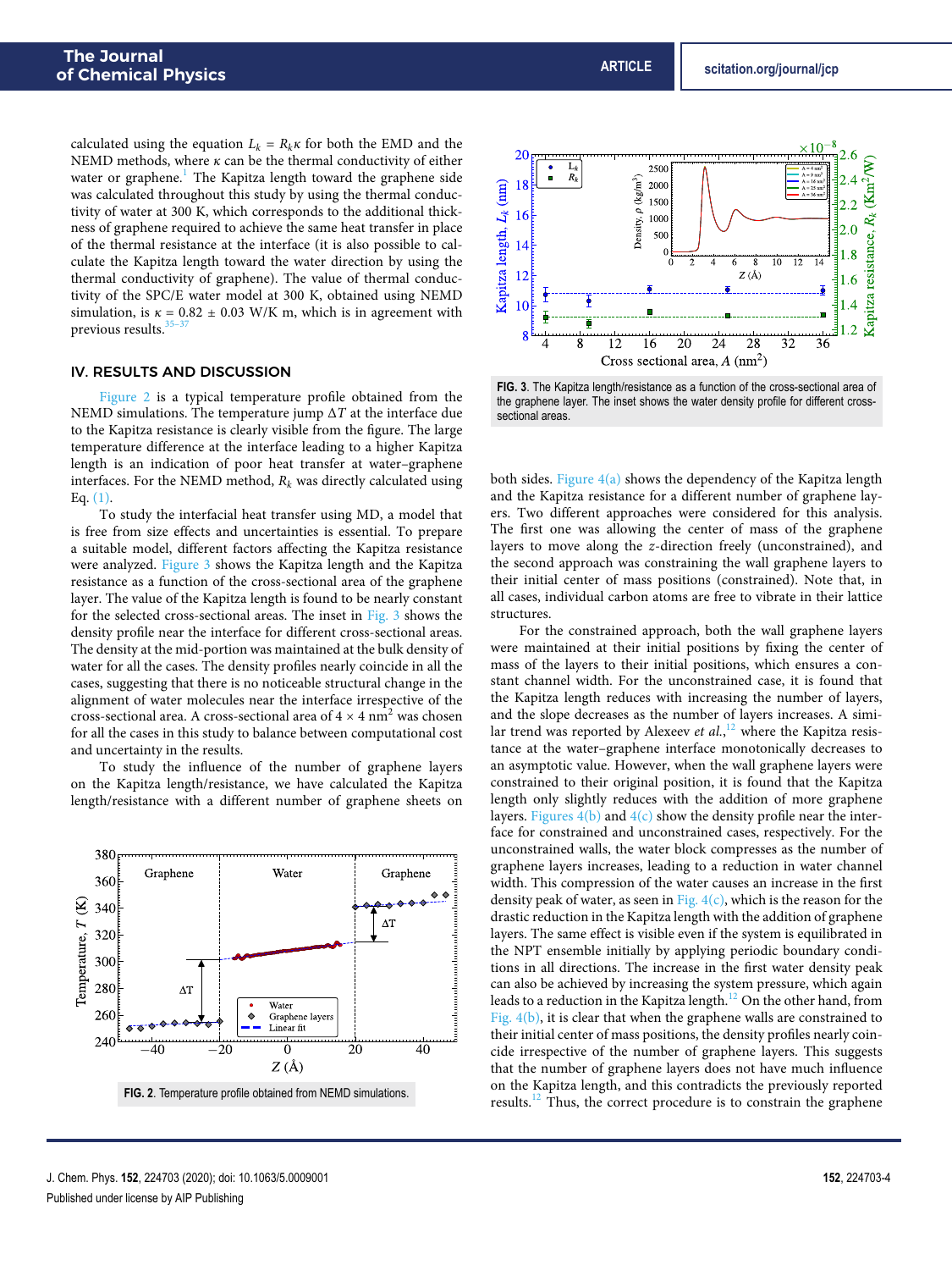

**FIG. 4**. The Kapitza length/resistance and corresponding water density profiles for a different number of graphene layers. (a) The Kapitza length/resistance as a function of the number of graphene layers for constrained and unconstrained walls. (b) The water density profile for a different number of graphene layers with walls constrained. (c) The water density profile for a different number of graphene layers with walls unconstrained.

walls to their initial center of mass positions so that the water does not compress, and the density of the water remains the same even if more graphene layers are added.

However, even after obtaining a similar density profile, there is still a slight reduction in the Kapitza length, which results from the size effects in the value of the Kapitza resistance and also due to the increase in the number of allowed phonon modes in graphene with an increase in the thickness. Liang *et al.*<sup>38</sup> reported the size effect of the Kapitza resistance in solid–solid interfaces. They found that the Kapitza resistance between a substrate and thin-film depends on the thickness of the film and the film surface roughness when the phonon mean free path is larger than the film thickness. From the acoustic mismatch model theory, the transmission coefficient at the interface is reduced when the thickness of the film is less than the phonon mean free path due to the specular reflection at the surface. Wei *et al.*<sup>39</sup> found that the phonon mean free path of the multilayer graphene along the cross-plane direction is higher than the thickness of graphene even after using 48 layers of graphene in their study. Thus, the slight reduction of the Kapitza length with the addition of the number of graphene layers can be attributed to the large phonon mean free path along the graphene crossplane direction. Since the effect of the number of graphene layers has less influence, the selection of large numbers of graphene layers is not necessary compared to the high computational cost. We have, thus, selected  $N = 10$  on both sides for all the cases in this study.

From Fig. 5, we can see that, unlike the wall thickness, the effect of water channel width when it is larger than 2 nm on the Kapitza resistance is found to be negligible with the constrained wall approach. The density profile in the inset shows that the structure of the water remains nearly the same for all the channel widths. Even though the Kapitza resistance is a function of water structure, the abovementioned results show that the Kapitza resistance is only affected by the structure of water close to the interface, and the bulk portion has a negligible effect. In addition to this, the mean free path of water is very small ( $\approx$ 2.5 Å)<sup>40</sup> compared to the lowest channel width; therefore, the size effect can be neglected.

Based on the abovementioned observations, a suitable water– graphene model, which is independent of size effects and relatively



**FIG. 5**. The Kapitza length/resistance as a function of the different water channel widths. The inset shows the water density profile for different water channel widths.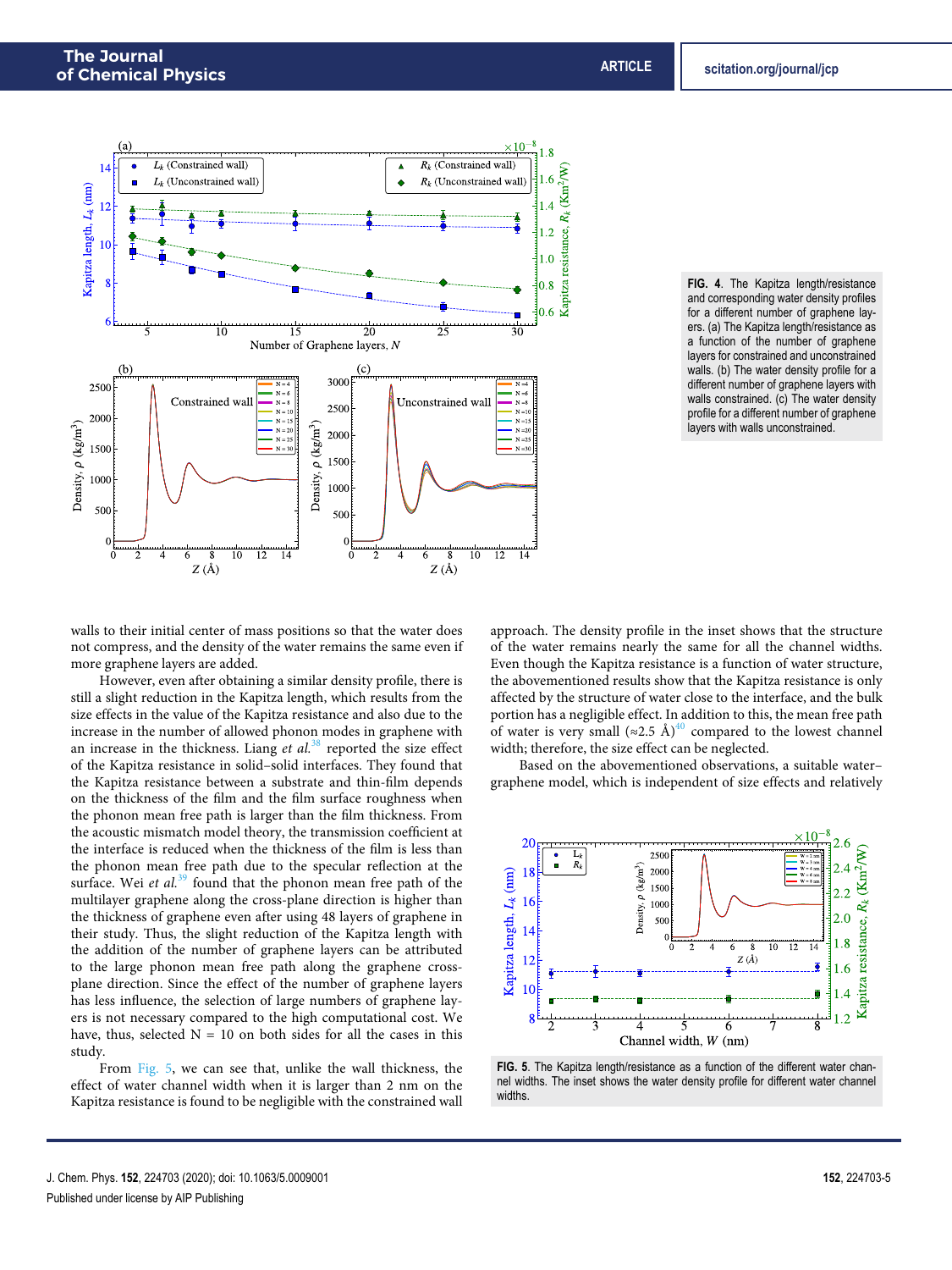

**FIG. 6**. The normalized heat flux autocorrelation function. The inset shows the fluctuation of the normalized heat flux at the interface as a function of time.

low uncertainties, was selected, and the Kapitza resistance was calculated using the predicted EMD method. The model consists of 10 layers of graphene with a cross-sectional area of 4  $\times$  4 nm<sup>2</sup> placed on both sides of a 4 nm length water block. The reference temperature is taken as 300 K. Figure 6 shows the normalized auto-correlation function, *C<sup>J</sup>qJ<sup>q</sup>* , of the heat flux across the water–graphene interface. The inset shows the fluctuation of the normalized heat flux at the interface as a function of time for a time interval of 0.4 ps. The autocorrelation function was calculated using this heat flux data, averaged over 5.0 ns. The correlation function decays to zero at a time interval of about 0.2 ps.

Similarly, the normalized heat flux-temperature difference cross-correlation function,  $C_{I_aT}$ , is plotted in Fig. 7. The inset shows the fluctuation of the temperature difference between graphene and water at the interface as a function of time for a time interval of 0.4 ps. The cross-correlation was calculated using this temperature difference data, and the heat flux data averaged over 5.0 ns. The heat flux and temperature difference are anticorrelated initially because the heat flux flows in the direction opposite to the temperature



**FIG. 7**. The normalized temperature difference-heat flux cross-correlation function. The inset shows the fluctuation of the temperature difference between graphene and water at the interface as a function of time.

difference. The cross-correlation functions decay to zero after a time span of around 0.2 ps. The Laplace transform of both the correlation functions was calculated using a simple trapezoidal integration method, and the corresponding data were fitted using Eq. (3). The fitting parameters  $\mu_i$  and  $k_i$  in Eq. (3) are obtained with a Maxwellian one term  $(n = 1)$  memory function, which has been shown to be sufficient in previous studies. $\frac{1}{4}$  Finally, the Kapitza resistance was calculated using Eq. (4).

The instantaneous temperature difference at the interface was calculated by measuring the difference in temperature of the wall graphene layer and a slab of water adjacent to the wall graphene layer. The selection of water slab thickness  $\Delta$ , is a crucial factor in the calculation of the Kapitza resistance. Kannam *et al.*<sup>42</sup> used a one molecular diameter slab thickness for calculating slip length at the water–graphene interface. Figure 8 shows the Kapitza length and the Kapitza resistance as a function of the water slab thickness, and the inset shows the selected slab thickness Δ and the water density profile. For the case of Kapitza resistance, we found that the cross-correlation function converges smoothly when Δ is near to the first peak of the water density, which is about one molecular diameter. From Fig. 8, we can see that the value of the Kapitza length is inconsistent for smaller values of the  $\Delta$  due to insufficient water molecules to compute the properties of the slab and then slowly decreases as the slab thickness increases. However, for higher slab thickness, the properties computed will be bulk properties, whereas the Kapitza resistance is an interfacial property. Thus, by considering these factors, we have chosen an optimum water slab thickness as  $\Delta$  = 3.165 Å, which is the distance from the graphene wall to the first density peak of water. At  $\Delta = 3.165$  Å, the cross-correlation function converges smoothly, and the Kapitza length reaches a consistent value.

Finally, our EMD method is compared with the NEMD method for different graphene potentials and water models. Figure 9 shows the comparison of the Kapitza length calculated using our EMD method and the NEMD method for different cases. The AIREBO potential consumes about three times more computational time compared to the Tersoff potential, and a 5.06% difference in results was observed. Regarding the water models, the SPC/E water model is widely used due to its reproducibility of different properties of



**FIG. 8**. The Kapitza length/resistance as a function of water slab thickness. The inset shows the selected slab thickness, Δ, and the density profile of water.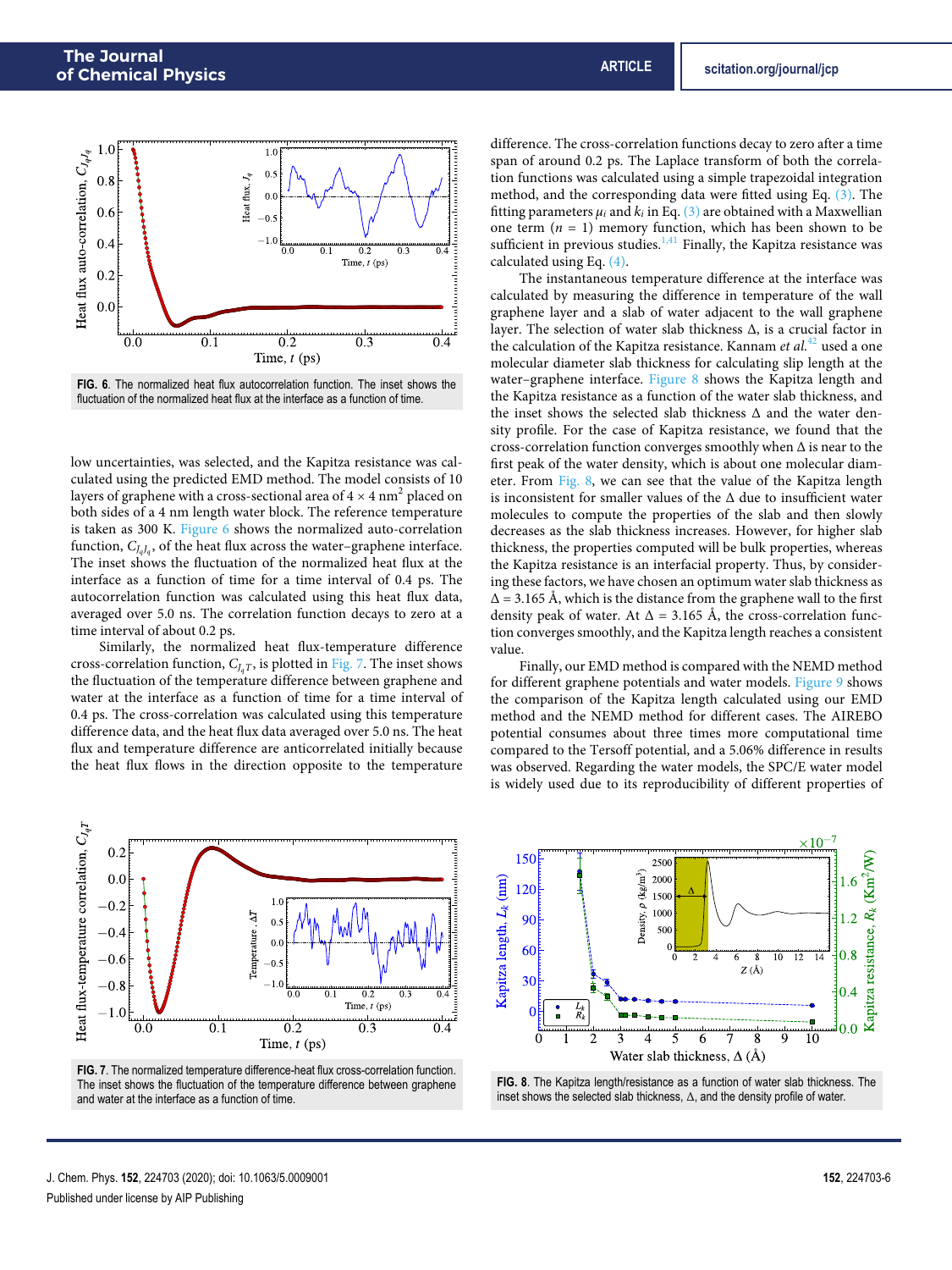

**FIG. 9**. Comparison of the predicted value of the Kapitza length with the NEMD simulations for different graphene potentials and water models.

**TABLE II**. The Kapitza resistance values for the water–graphene interface for different graphene potentials and water models at 300 K.

| Model         | <b>NEMD</b><br>$R_k$ (×10 <sup>-8</sup> K m <sup>2</sup> /W) | EMD<br>$R_k$ (×10 <sup>-8</sup> K m <sup>2</sup> /W) |
|---------------|--------------------------------------------------------------|------------------------------------------------------|
| AIREBO-SPC/E  | $1.343 \pm 0.028$                                            | $1.212 \pm 0.080$                                    |
| Tersoff-SPC/E | $1.275 \pm 0.050$                                            | $1.231 \pm 0.064$                                    |
| AIREBO-TIP3P  | $1.316 \pm 0.043$                                            | $1.459 \pm 0.099$                                    |

water. A 2.01% difference in results was observed when the TIP3P water model was used. In all three cases, the results obtained from our EMD method are in excellent agreement with the results of the NEMD method. The Kapitza resistance values of all the cases are provided in Table II. A wide range of values of the Kapitza resistance at the water–graphene interface ranging from  $0.8 \times 10^{-8}$  K m<sup>2</sup>/W to 6.2 × 10<sup>-8</sup> K m<sup>2</sup>/W are reported in different articles.<sup>12–14,43,44</sup> This wide range of values is due to the different factors affecting the Kapitza resistance, such as the selection of the system, type of the water model, type of potential, wettability at the interface, number of layers, temperature, and pressure. Also, one of the significant factors is the density of water inside the channel, especially, the first density peak. The different MD techniques used to fill water inside a graphene nanochannel result in variation in density inside the channel, which is a major deciding factor for the value of the Kapitza resistance.

#### V. CONCLUSION

In summary, we have studied the Kapitza resistance at a water– graphene interface using molecular dynamics simulations, in which the water is confined between a few layers of graphene sheets. NEMD and EMD simulation techniques were used to compute the Kapitza resistance. The size effect of the Kapitza resistance on various factors such as the number of graphene layers, cross-sectional area, and the water channel width was investigated. It is found that the Kapitza resistance decreases slightly with an addition of graphene layers. The dependency of the Kapitza resistance on the number of graphene layers is due to the large phonon mean free path along the graphene cross-plane. The results show that the water channel width and the graphene cross-sectional area have a negligible influence on the Kapitza resistance. In addition to that, the water density structure close to the interface nearly coincides with different channel widths and cross-sectional areas. From these observations, we can infer that the structure of water near the interface, especially the first density peak, plays a significant role in the heat transfer across the interface.

The selection of a reliable model is essential for the prediction of the Kapitza resistance using MD techniques to obtain reliable results. From the abovementioned observation, a suitable model was selected, which is free from size effects with reasonable uncertainties, and this model was used for further analyses. In a previous paper, we introduced a new EMD method to calculate the Kapitza resistance using the heat flux autocorrelation function and the heat flux-temperature difference cross-correlation function in a system with L-J particles. We extended this method to a realistic system, which consists of a block of water confined between a few layers of graphene sheets. The method was again validated by comparing the EMD results with NEMD results for different graphene potentials and water models, and both the results are in excellent agreement. For the NEMD method, a large temperature gradient of about 5– 17 K/nm (corresponds to the different number of graphene layers) is required to obtain a steady-state temperature profile and to collect sufficient statistics. This temperature gradient is achieved by applying a heat flux across the interface by addition and removal of heat from both ends of the system. The Kapitza resistance is calculated using this applied heat flux and the resulting temperature-difference at the interface using Eq.  $(1)$ . Here, we are assuming that the heat flux and temperature difference are linearly proportional to each other for a particular interface. However, there is a possibility of deviation from this linear dependency for relatively large temperature gradients (hence, large heat fluxes). For interfaces with very low Kapitza resistance, we are forced to apply a very high value of heat flux to obtain a noticeable temperature-difference at the interface. Thus, for such systems with a high value of applied heat flux, the temperature-difference at the interface may deviate from the assumed linear form, and this will be reflected in the calculated value of the Kapitza resistance. In addition to this, a higher temperature-difference at the interface will also affect the value of the calculated Kapitza resistance since the Kapitza resistance is a temperature-dependent property.<sup>1</sup> This limitation does not influence our EMD method since it evaluates only the linear response of the system. In addition to that, to obtain a steady-state temperature profile, an additional 6.0 ns time is required for the NEMD method. Also, the NEMD method we have used in this paper cannot be feasible for confined fluids under flow conditions because creating such a steady-state linear temperature profile is not possible for such systems. Similarly, for the case of fluids (with or without flow) confined in cylindrical nanopores such as carbon nanotubes (CNTs), creating a linear temperature gradient across the interface is not possible. This is because if we follow the current NEMD method of applying two different temperatures to obtain a linear temperature gradient, we need to longitudinally divide the cylindrical nanopores into two parts and apply two different temperatures to these two parts. Thus, the adjacent atoms, which are bonded to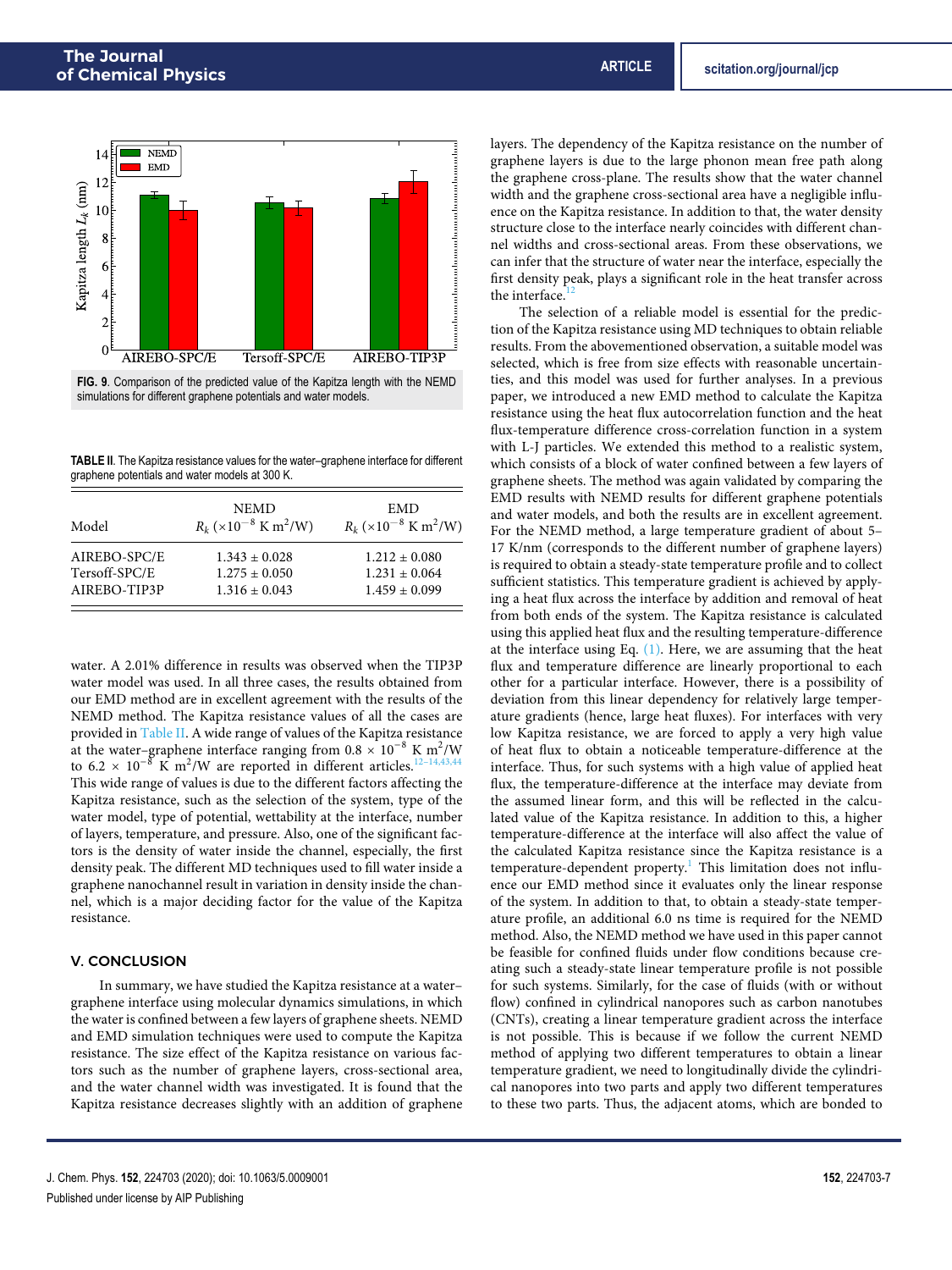each other along the longitudinal division, will be forced to have two different temperatures, which is an unrealistic situation. This limitation restricts the use of the current NEMD method in cylindrical nanopores. Furthermore, under flow conditions (e.g., Poiseuille flow), the temperature profile may be very weakly quartic and almost flat, which may lead to an unrealistic Kapitza length of  $L_k \rightarrow \infty$ if we extrapolate the interfacial temperature back into the wall. For these reasons, we propose that the EMD method is better for calculating the Kapitza resistance in the abovementioned scenarios. In future work, we will extend our EMD method for computing the Kapitza resistance in fluids confined in graphene channels and carbon nanotubes under flow conditions, where NEMD methods are likely to be difficult to use for systems with high slip.

#### ACKNOWLEDGMENTS

The authors acknowledge the Swinburne University Supercomputer Centre for providing computational resources for this work.

#### DATA AVAILABILITY

The data that support the findings of this study are available from the corresponding author upon reasonable request.

#### **REFERENCES**

<sup>1</sup>S. Alosious, S. K. Kannam, S. P. Sathian, and B. D. Todd, "Prediction of Kapitza resistance at fluid-solid interfaces," J. Chem. Phys. **151**, 194502 (2019).

<sup>2</sup>A. A. Balandin, S. Ghosh, W. Bao, I. Calizo, D. Teweldebrhan, F. Miao, and C. N. Lau, "Superior thermal conductivity of single-layer graphene," Nano Lett. **8**, 902– 907 (2008).

<sup>3</sup>A. A. Balandin, "Thermal properties of graphene and nanostructured carbon materials," Nat. Mater. **10**, 569 (2011).

<sup>4</sup>C. Lee, X. Wei, J. W. Kysar, and J. Hone, "Measurement of the elastic properties and intrinsic strength of monolayer graphene," Science **321**, 385–388 (2008).

5 S. Morozov, K. Novoselov, A. Geim, D. Jiang, Y. Zhang, S. Dubonos, I. Grigorieva, A. Firsov, and J. Mussell, "Electric field effect in atomically thin carbon films," Science **306**, 666 (2004).

<sup>6</sup>Y. Zhang, Y.-W. Tan, H. L. Stormer, and P. Kim, "Experimental observation of the quantum Hall effect and Berry's phase in graphene," Nature **438**, 201 (2005).

<sup>7</sup>R. R. Nair, P. Blake, A. N. Grigorenko, K. S. Novoselov, T. J. Booth, T. Stauber, N. M. Peres, and A. K. Geim, "Fine structure constant defines visual transparency of graphene," Science **320**, 1308 (2008).

<sup>8</sup>J. Chen, J. H. Walther, and P. Koumoutsakos, "Covalently bonded graphenecarbon nanotube hybrid for high-performance thermal interfaces," Adv. Funct. Mater. **25**, 7539–7545 (2015).

<sup>9</sup> J. Chen, J. H. Walther, and P. Koumoutsakos, "Strain engineering of Kapitza resistance in few-layer graphene," Nano Lett. **14**, 819–825 (2014).

<sup>10</sup>J. Chen, J. H. Walther, and P. Koumoutsakos, "Ultrafast cooling by covalently bonded graphene-carbon nanotube hybrid immersed in water," Nanotechnology **27**, 465705 (2016).

<sup>11</sup>W. Drost-Hansen, "Structure of water near solid interfaces," Ind. Eng. Chem. **61**, 10–47 (1969).

<sup>12</sup>D. Alexeev, J. Chen, J. H. Walther, K. P. Giapis, P. Angelikopoulos, and P. Koumoutsakos, "Kapitza resistance between few-layer graphene and water: Liquid layering effects," Nano Lett. **15**, 5744–5749 (2015).

<sup>13</sup>Y. Ma, Z. Zhang, J. Chen, K. Sääskilahti, S. Volz, and J. Chen, "Ordered water layers by interfacial charge decoration leading to an ultra-low Kapitza resistance between graphene and water," Carbon **135**, 263–269 (2018).

<sup>14</sup>C. U. Gonzalez-Valle, L. E. Paniagua-Guerra, and B. Ramos-Alvarado, "Implications of the interface modeling approach on the heat transfer across graphite– water interfaces," J. Phys. Chem. C **123**, 22311–22323 (2019).

<sup>15</sup>A. Pham, M. Barisik, and B. Kim, "Pressure dependence of Kapitza resistance at gold/water and silicon/water interfaces," J. Chem. Phys. **139**, 244702 (2013).

<sup>16</sup>B.-Y. Cao, J.-H. Zou, G.-J. Hu, and G.-X. Cao, "Enhanced thermal transport across multilayer graphene and water by interlayer functionalization," Appl. Phys. Lett. **112**, 041603 (2018).

<sup>17</sup>D. J. Evans and G. Morriss, *Statistical Mechanics of Nonequilibrium Liquids* (Cambridge University Press, 2008).

<sup>18</sup>B. D. Todd and P. J. Daivis, *Nonequilibrium Molecular Dynamics: Theory, Algorithms and Applications* (Cambridge University Press, 2017).

<sup>19</sup>B. D. Todd, P. J. Daivis, and D. J. Evans, "Heat flux vector in highly inhomogeneous nonequilibrium fluids," Phys. Rev. E **51**, 4362 (1995).

<sup>20</sup>G. A. Slack, "Anisotropic thermal conductivity of pyrolytic graphite," Phys. Rev. **127**, 694 (1962).

 $^{\textbf{21}}$  H. J. Berendsen, J. Grigera, and T. Straatsma, "The missing term in effective pair potentials," J. Phys. Chem. **91**, 6269–6271 (1987).

<sup>22</sup>Y. Wu, H. L. Tepper, and G. A. Voth, "Flexible simple point-charge water model with improved liquid-state properties," J. Chem. Phys. **124**, 024503 (2006).

<sup>23</sup>W. L. Jorgensen, J. Chandrasekhar, J. D. Madura, R. W. Impey, and M. L. Klein, "Comparison of simple potential functions for simulating liquid water," J. Chem. Phys. **79**, 926–935 (1983).

<sup>24</sup>D. J. Price and C. L. Brooks III, "A modified TIP3P water potential for simulation with Ewald summation," J. Chem. Phys. **121**, 10096–10103 (2004).

<sup>25</sup>J.-P. Ryckaert, G. Ciccotti, and H. J. Berendsen, "Numerical integration of the Cartesian equations of motion of a system with constraints: Molecular dynamics of *n*-alkanes," J. Comput. Phys. **23**, 327–341 (1977).

<sup>26</sup>R. W. Hockney and J. W. Eastwood, *Computer Simulation Using Particles* (CRC Press, 1988).

<sup>27</sup>I.-C. Yeh and M. L. Berkowitz, "Ewald summation for systems with slab geometry," J. Chem. Phys. **111**, 3155–3162 (1999).

<sup>28</sup>T. Werder, J. H. Walther, R. Jaffe, T. Halicioglu, and P. Koumoutsakos, "On the water−carbon interaction for use in molecular dynamics simulations of graphite and carbon nanotubes," J. Phys. Chem. B **107**, 1345–1352 (2003).

<sup>29</sup>L. Girifalco, M. Hodak, and R. S. Lee, "Carbon nanotubes, buckyballs, ropes, and a universal graphitic potential," Phys. Rev. B **62**, 13104 (2000).

<sup>30</sup>S. J. Stuart, A. B. Tutein, and J. A. Harrison, "A reactive potential for hydrocarbons with intermolecular interactions," J. Chem. Phys. **112**, 6472–6486  $(2000)$ .

<sup>31</sup>L. Lindsay and D. Broido, "Optimized Tersoff and Brenner empirical potential parameters for lattice dynamics and phonon thermal transport in carbon nanotubes and graphene," Phys. Rev. B **81**, 205441 (2010).

<sup>32</sup>S. Plimpton, "Fast parallel algorithms for short-range molecular dynamics," J. Comput. Phys. **117**, 1–19 (1995).

<sup>33</sup>W. Humphrey, A. Dalke, and K. Schulten, "VMD: Visual molecular dynamics," J. Mol. Graphics **14**, 33–38 (1996).

<sup>34</sup>G. S. Grest and K. Kremer, "Molecular dynamics simulation for polymers in the presence of a heat bath," Phys. Rev. A **33**, 3628 (1986).

<sup>35</sup>T. W. Sirk, S. Moore, and E. F. Brown, "Characteristics of thermal conductivity in classical water models," J. Chem. Phys. **138**, 064505 (2013).

<sup>36</sup>M. Zhang, E. Lussetti, L. E. de Souza, and F. Müller-Plathe, "Thermal conductivities of molecular liquids by reverse nonequilibrium molecular dynamics," J. Phys. Chem. B **109**, 15060–15067 (2005).

<sup>37</sup>H. Jiang, E. M. Myshakin, K. D. Jordan, and R. P. Warzinski, "Molecular dynamics simulations of the thermal conductivity of methane hydrate," J. Phys. Chem. B **112**, 10207–10216 (2008).

J. Chem. Phys. **152**, 224703 (2020); doi: 10.1063/5.0009001 **152**, 224703-8 Published under license by AIP Publishing